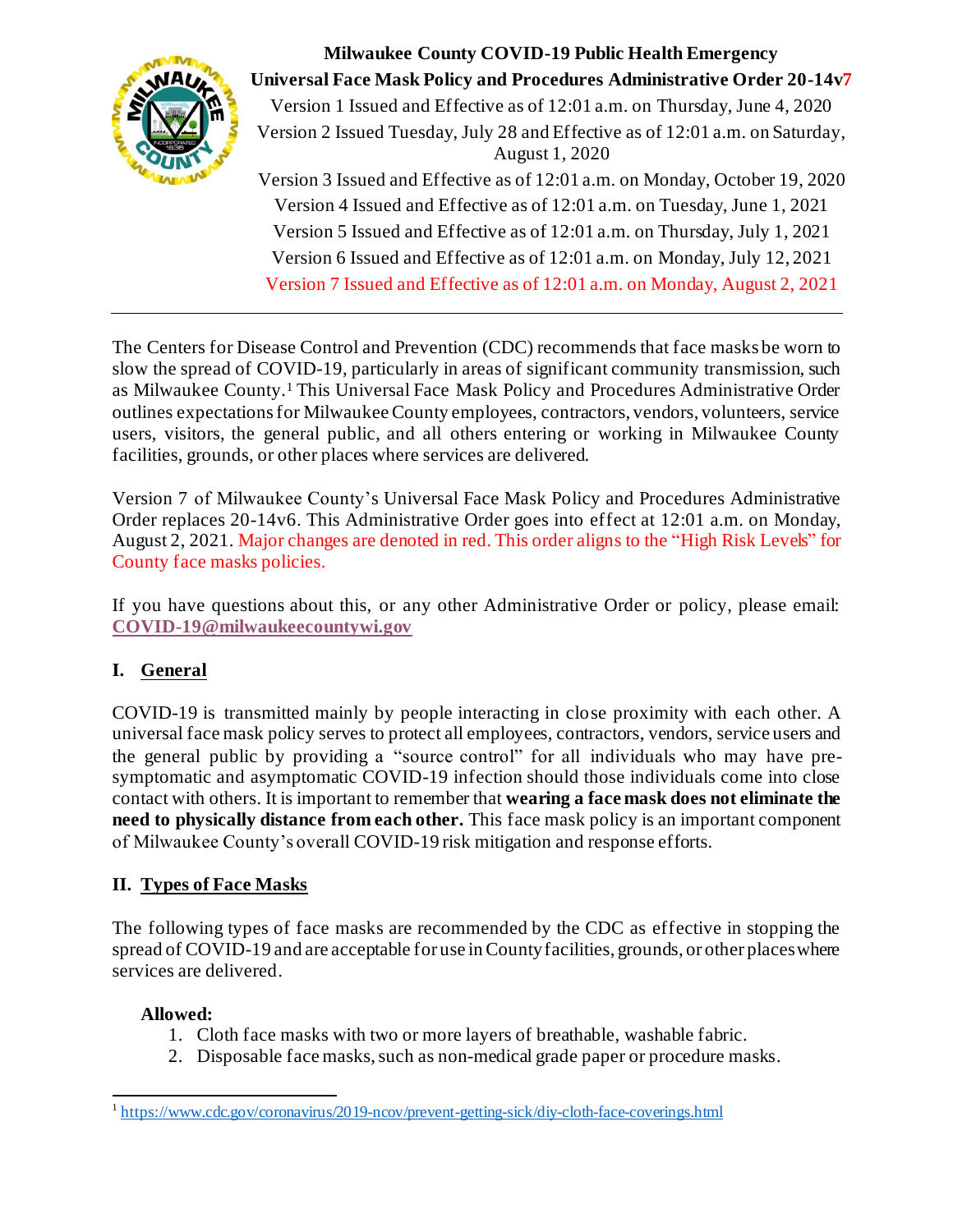- 3. FDA-approved face masks for sign language (ASL or LEP) interpreters. 2
- 4. Medical-grade surgical face masks, N95 or KN95 respirators (typically reserved for use by healthcare workers, first responders, and others who work in high-risk environments).

The following types of face coverings **are not recommended** by the CDC as effective in stopping the spread of COVID-19 and **are not acceptable** for use in County facilities, grounds, or other places where services are delivered.

#### **Not Allowed:**

- 1. Neck scarves or bandanas
- 2. Neck gaiters or buffs
- 3. Winter scarfs
- 4. Face shields
- 5. Masks with exhalation valves or vents
- 6. Masks with inappropriate writing or images

### **III. Face Mask Requirements for County Employees, Contractors, and Vendors (together "Workers"), and Volunteers**

**A. Indoor Face Mask Requirements for Workers and Volunteers** (see exemptions in Section V)

**NOTE**: Supervisors may seek verification of an employee's vaccination status if required for staffing needs or by industry health and safety requirements. They may also seek verification of status in the context of a potential disciplinary action if there is credible evidence that an employee is misrepresenting their vaccine status to avoid face covering requirements.

- 1. **All fully vaccinated and unvaccinated<sup>3</sup> workers or volunteers must wear a face mask at all times while inside County facilities or inside other places where services are delivered** (e.g., home visits). This includes wearing a face mask when moving through a facility, using a restroom, or being in other shared spaces inside the facility.
- 2. All fully vaccinated and unvaccinated workers or volunteers must wear a face mask at all times while in a vehicle with other people.
- 3. If a worker or volunteer is **alone** inside their enclosed office, a cubicle with a partition, or a work vehicle, they are not required to wear a mask.
- 4. Workers and volunteers who require medical grade face masks or respiratory protection are required to follow above policies until reporting to their work area where medicalgrade face masks or respiratory protection are distributed.

<sup>2</sup> ClearMask: [https://www.theclearmask.com](https://gcc01.safelinks.protection.outlook.com/?url=https%3A%2F%2Fwww.theclearmask.com%2F&data=02%7C01%7Croberta.drews%40milwaukeecountywi.gov%7Cef681a4d43764e5ce4b808d869622841%7Cab0c01f619e54e299dab4d03f82b6495%7C0%7C1%7C637375217599660124&sdata=miVTZrzDFqva3fiwTnhV%2B%2F%2FqQLxXY69ABYhEI%2Fl9e%2Bw%3D&reserved=0)

<sup>3</sup> <https://www.cdc.gov/coronavirus/2019-ncov/vaccines/fully-vaccinated.html>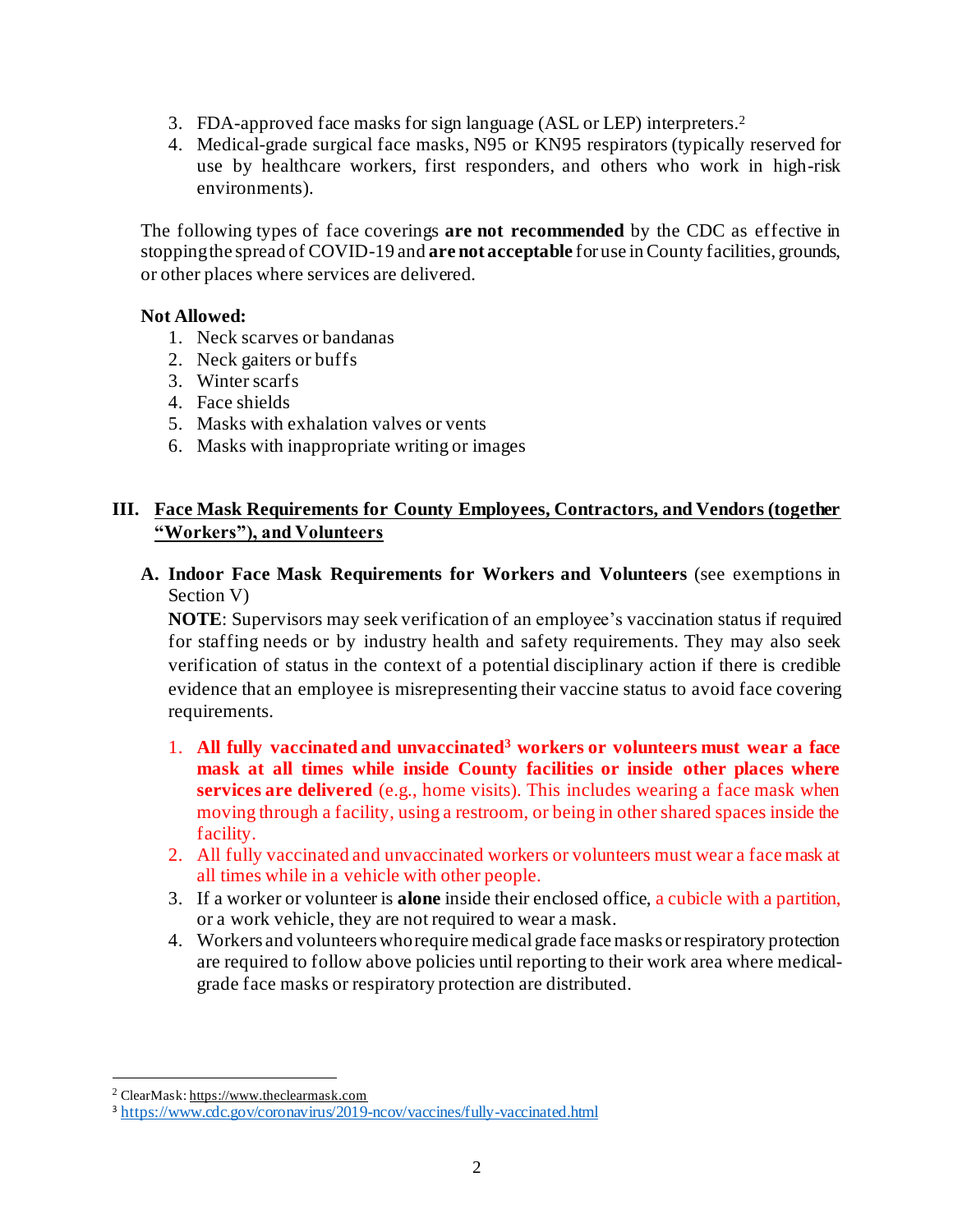- **B. Outdoor Face Mask Requirements for Workers and Volunteers** (see exemptions in Section V)
	- 1. Milwaukee County workers and volunteers **do not** need to wear face masks in outdoor settings regardless of their vaccination status and regardless of their ability to physically distance (that is, maintain at least 6 feet / 2 meters of distance) from people, including colleagues and members of the public.
	- 2. Maintaining physical distance between individuals remains a key component of managing the risk of COVID-19, especially for the unvaccinated, and wherever possible workers and volunteers should continue to maintain distance between themselves and others.

### **C. Other Guidance for Departments, Workers, and Volunteers**

- 1. If a department's operations or services require a separate face mask policy specific to recommended industry standards (e.g., healthcare, emergency response), the worker should follow industry face masks requirements.
- 2. If a worker or volunteer forgets their cloth mask when reporting to work, they should use a paper face mask from the distribution at the point of entry.
- 3. Workers and volunteers are expected to regularly wash cloth masks or replace a disposable mask after daily use.<sup>4</sup>

# **IV. Service Users, Visitors, and General Public (together, "Members of the Public")**

- **A. Indoor Face Mask Requirements for Members of the Public** (see exemptions in Section V)
	- 1. Fully vaccinated and unvaccinated members of the public ages 3 and older must wear face masks while inside County facilities or when receiving County services indoors (e.g., home visits).
	- 2. Private indoor events held at County facilities:
		- i. All non-wedding, indoor private events are required to wear face masks, regardless of the vaccination status of attendees.
		- ii. Private, indoor weddings may follow the face mask policy in place at the time of their bookingunless a local health order requires stricter protocols at the date of the event. No proof of vaccination status shall be required of any member of the public attending a private event.
	- 3. Face masks are required at all times on Milwaukee County Transit System (MCTS) Buses and at General Mitchell International Airport. This requirement is consistent with current federal law.<sup>5</sup>
	- 4. Face masks are required in indoor facilities that are adjacent to outdoor areas (e.g., golf shops, indoor exhibits at the Zoo, and indoor food service areas).

<sup>5</sup> [https://www.tsa.gov/news/press/releases/2021/04/30/tsa-extends-face-mask-requirement-airports-and](https://www.tsa.gov/news/press/releases/2021/04/30/tsa-extends-face-mask-requirement-airports-and-throughout#:~:text=The%20CDC%20recently%20announced%20that,hands%20or%20use%20hand%20sanitizer)[throughout#:~:text=The%20CDC%20recently%20announced%20that,hands%20or%20use%20hand%20sanitizer](https://www.tsa.gov/news/press/releases/2021/04/30/tsa-extends-face-mask-requirement-airports-and-throughout#:~:text=The%20CDC%20recently%20announced%20that,hands%20or%20use%20hand%20sanitizer).

<sup>4</sup> <https://www.cdc.gov/coronavirus/2019-ncov/prevent-getting-sick/how-to-wash-cloth-face-coverings.html>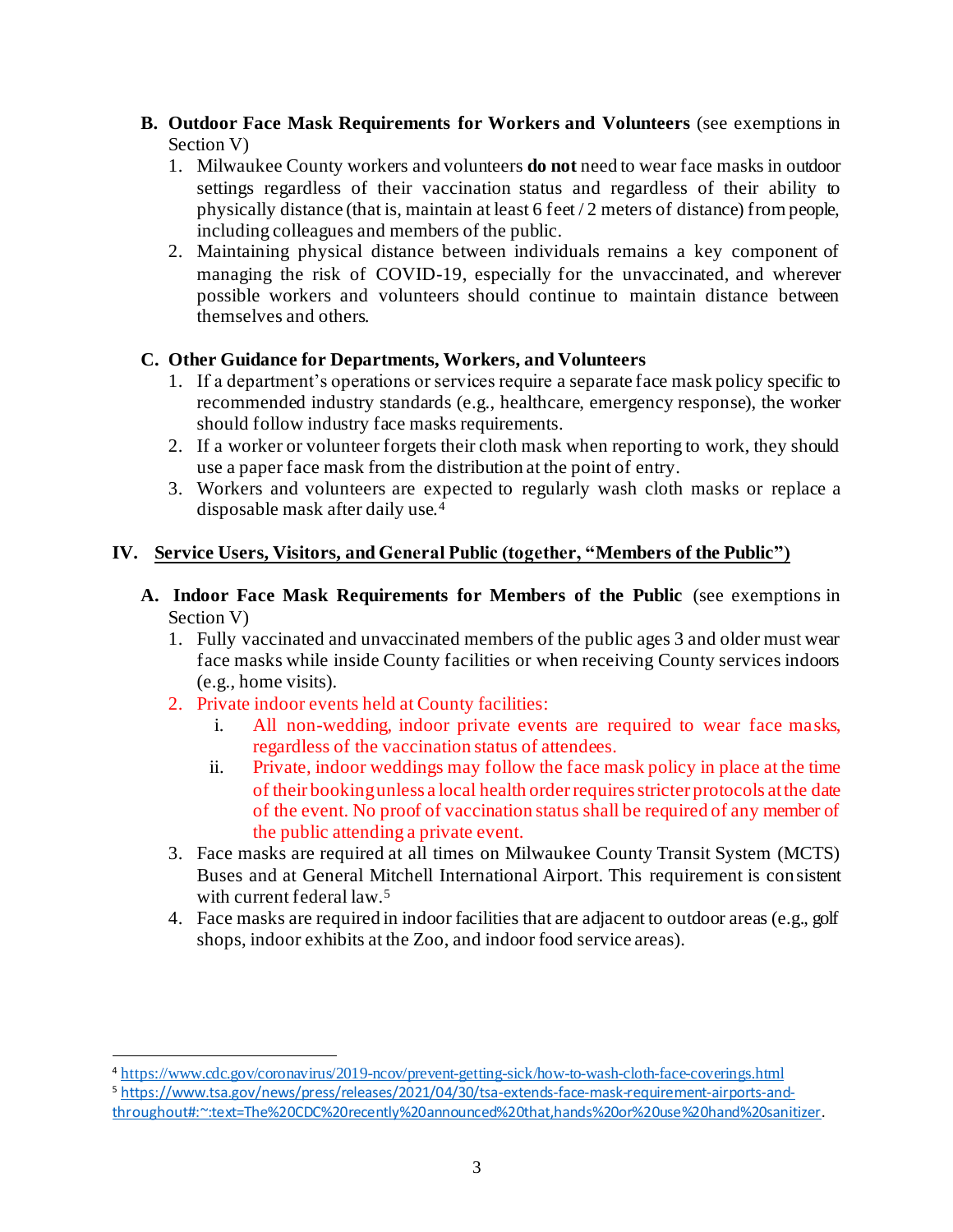#### **B. Outdoor Face Mask Requirements for Members of the Public**

Fully vaccinated and unvaccinated members of the public are not required to wear a face mask on outdoor County grounds. Unvaccinated members of the public are strongly encouraged, though not required, to wear face masks at all times in outside public areas where consistent physical distancing is not possible.

#### **C. Supply and Distribution of Face Masks to Members of the Public**

The County will provide face masks to members of the public at all indoor County facilities and service areas, including on MCTS buses. The County will be supplying masks at the Zoo, or similar facilities, to people who did not bring their own masks. A member of the public may use their own face mask.

**Departments or elected offices that manage entry points to County facilities shall be responsible for the requisition of disposable face masks and the process for distribution.** Departments operating within facilities should keep a small supply of disposable face masks on hand for instances in which a member of the public shows up without a mask. Non-medical grade disposable face masks can be requisitioned through Marketplace Central.

#### **V. Exemptions from Wearing a Face Mask**

#### **A. People Who are Exempted from Wearing a Mask**

- 1. Children ages two (2) years old and younger.<sup>6</sup> Children ages 3 through 12 should only wear a face mask if a parent or guardian monitors to make sure it is worn safely. All children under 12 years old must remain within six (6) feet of parent/guardian, or household unit, and those who are small enough should be in a stroller or cart.
- 2. Anyone with a disability that makes it difficult to put on, wear, or remove a face mask.
- 3. Anyone consistently interacting with a person who is deaf or hard of hearing and primarily relies on lip reading.
- 4. Anyone who has been advised by a medical professional not to wear a face mask because of personal health issues.<sup>7</sup>
- 5. Anyone who has difficulty breathing<sup>8</sup> or is incapacitated.

### **B. Times When a Person May Temporarily Remove Their Face Mask**

1. Some services require that workers or members of the public not have a face mask on during certain times (e.g., witness in a court hearing, genetics test). Departments and elected offices may have local exemption policies for face mask removal for points in time; additional risk mitigation measures should be put in place per the minimum requirements in Administrative Order Phased Re-Opening Guidance for Milwaukee County Services and Facilities (20-13).<sup>9</sup>

<sup>6</sup> <https://www.cdc.gov/coronavirus/2019-ncov/prevent-getting-sick/how-to-wear-cloth-face-coverings.html>

 $\overline{7}$  Employees, contractors, and vendors must provide a note from their doctor to use this exemption.

<sup>&</sup>lt;sup>8</sup> Employees, contractors, and vendors must provide a note from their doctor to use this exemption.

<sup>9</sup> See "Administrative Orders" Section[: https://county.milwaukee.gov/EN/COVID-19](https://county.milwaukee.gov/EN/COVID-19)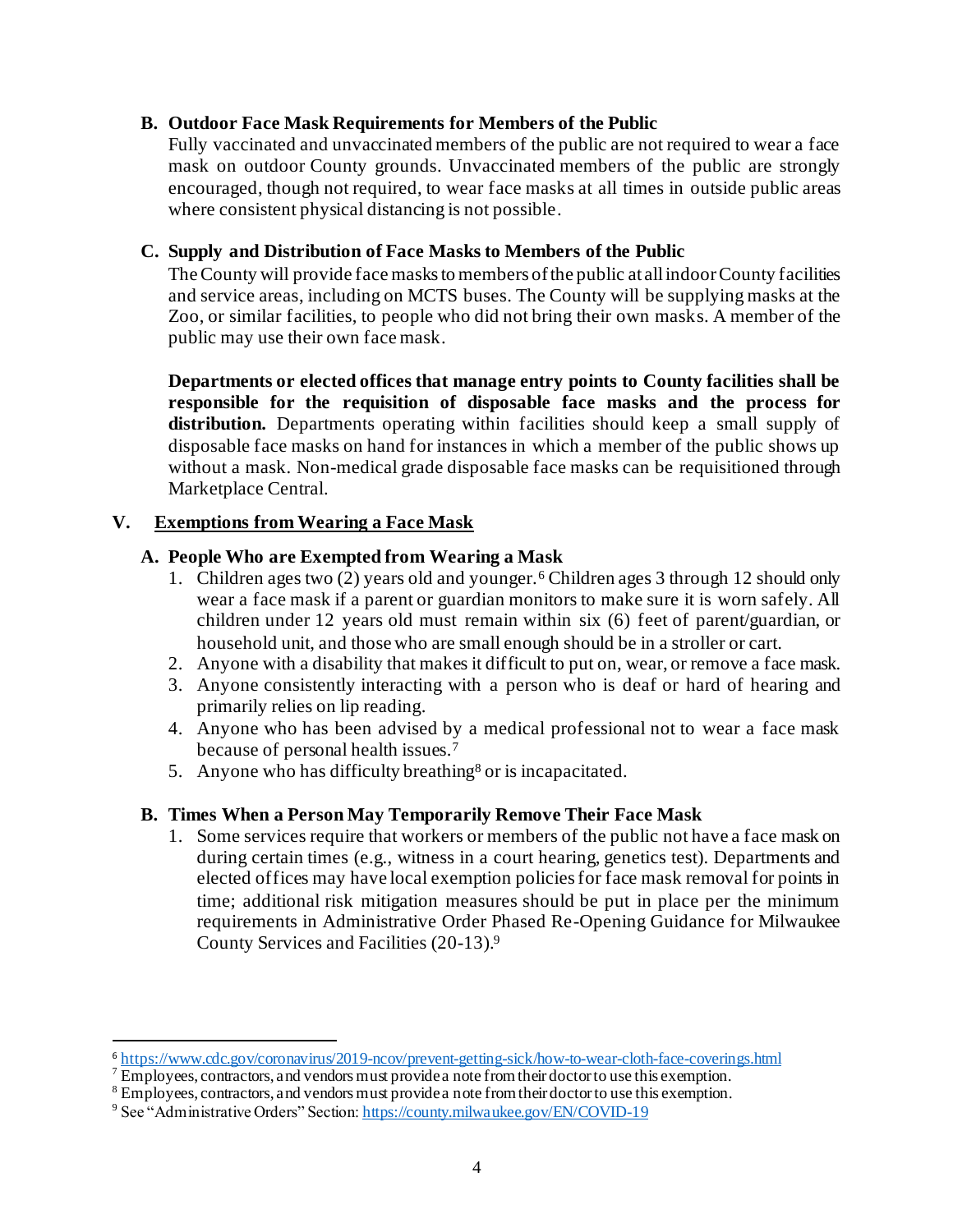- 2. When consuming food or beverages indoors when other risk mitigation measures are in place per the minimum requirements in Administrative Order Phased Re-Opening Guidance for Milwaukee County Services and Facilities (20-13).<sup>10</sup>
- 3. If a worker or volunteer is alone inside their enclosed office or work vehicle. This does not apply to cubicles unless the partition extends above 6 feet high, or the worker or volunteer is the only person in the entire cubicle workspace.

# **C. Visual Marker for Exemptions**

- 1. **Employees:** Any exemption from this Order will require a request for accommodation and certification from a health care provider. If an employee requests an exemption, they must notify their supervisor and designated HR Business Partner as part of the request. An HR Business Partner will provide an employee with a qualifying exemption in the form of a yellow badge holder that they may wear as a visual marker to identify the exemption when moving through County facilities.
- 2. **Members of the Public:** Members of the public who state that they have a qualifying exemption to wearing a face mask should be provided an exemption sticker to wear while inside County facilities, excluding buses and the airport. Stickers shall only be distributed at County facilities and grounds with controlled entry points. Members of the public do not need to provide any documentation of a qualifying exemption. Departments managing controlled entry points should order exemption stickers in Marketplace Central by searching "Face Mask Exempt Sticker" or "COVID-19 SIGN 013".

### **V. Enforcement Policy & Procedure**

**A. Employees:** Milwaukee County employees are expected to follow the face mask requirements. Employees who fail to follow any of the work rules outlined in this policy may be subject to disciplinary action, up to and including termination.

# **B. Members of the Public**

Enforcement of the policies in this Order will be based on the County facility per the below:

# 1. **Milwaukee County Courthouse Complex & Vel Phillips Juvenile Justice Center:**

- i. Any member of the public who refuses to wear a face mask without a qualifying exemption shall be refused entrance. If the person refusing to wear a mask is at the Courthouse because of a mandated court hearing, subpoena, and/or a court case-related activity, facility security shall give that person a call list and tell them to call the appropriate number for instructions **before leaving the facility**. The court official will determine the next steps for the individual refusing to wear a mask.
- ii. If a member of the public states that they have a qualifying exemption they will be allowed into the facility. Individuals with a qualifying exemption should be given a visual marker for their time in the facility upon entry.
- iii. Trained law enforcement staff will be responsible for enforcing this order, and members of the public who fail to comply with face mask policies will be asked by law enforcement to leave the facility.

<sup>&</sup>lt;sup>10</sup> See "Administrative Orders" Section[: https://county.milwaukee.gov/EN/COVID-19](https://county.milwaukee.gov/EN/COVID-19)